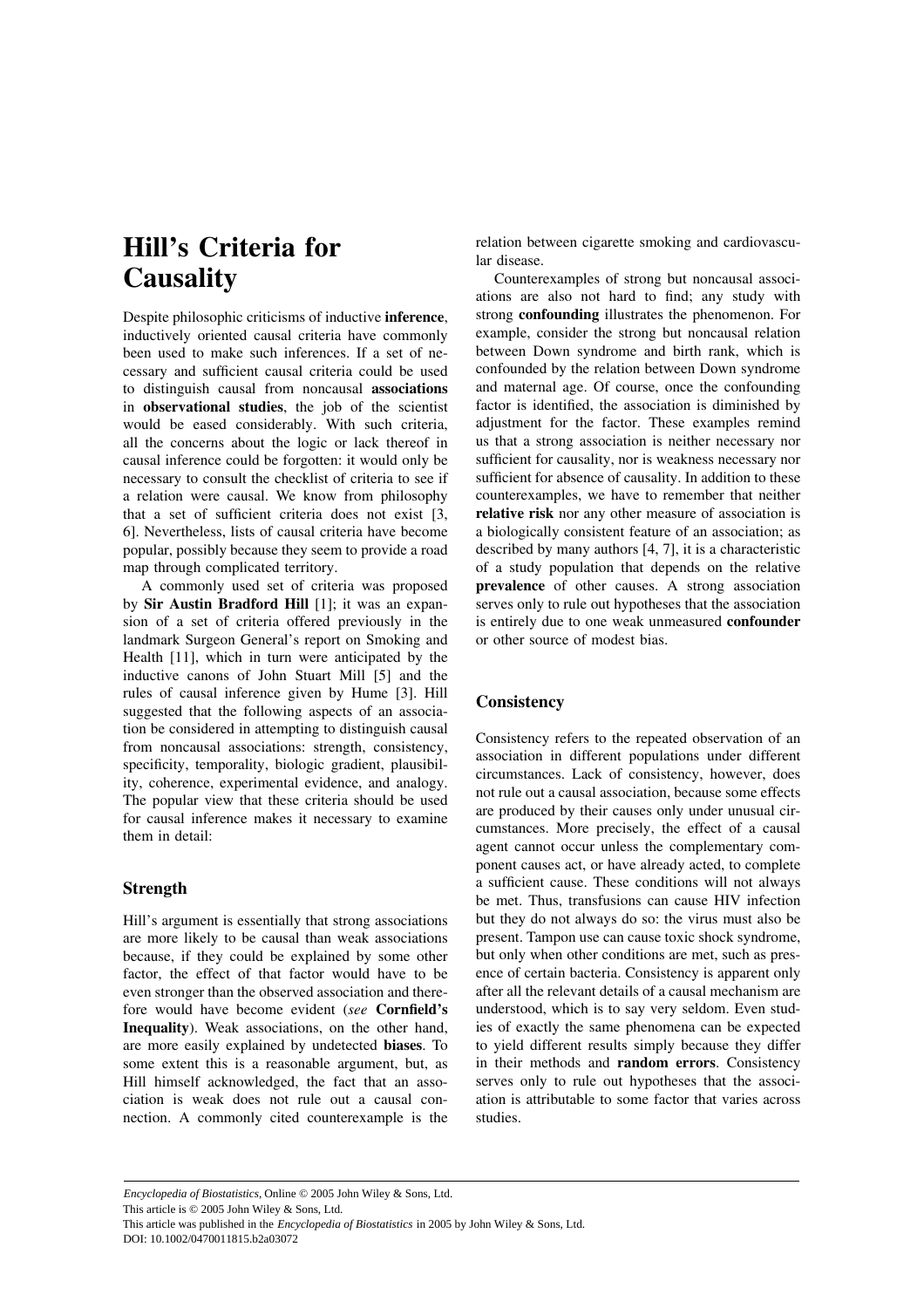### **2 Hill's Criteria for Causality**

#### **Specificity**

The criterion of specificity requires that a cause leads to a single effect, not multiple effects. This argument has often been advanced to refute causal interpretations of exposures that appear to relate to myriad effects, especially by those seeking to exonerate smoking as a cause of lung cancer. The criterion is wholly invalid, however. Causes of a given effect cannot be expected to lack other effects on any logical grounds. In fact, everyday experience teaches us repeatedly that single events or conditions may have many effects. Smoking is an excellent example: it leads to many effects in the smoker. The existence of one effect does not detract from the possibility that another effect exists. Thus, specificity does not confer greater validity to any causal inference regarding the exposure effect. Hill's discussion of this criterion for inference is replete with reservations, and many authors regard this criterion as useless and misleading [8, 9].

# **Temporality**

Temporality refers to the necessity that the cause precede the effect in time. This criterion is unarguable, insofar as any claimed observation of causation must involve the putative cause C preceding the putative effect D. It does *not*, however, follow that a reverse time order is evidence against the hypothesis that C can cause D. Rather, observations in which C followed D merely shows that C could not have caused D in these instances; they provide no evidence for or against the hypothesis that C can cause D in those instances in which it precedes D.

### **Biologic Gradient**

Biologic gradient refers to the presence of a monotone (unidirectional) **dose–response** curve. We often expect such a monotonic relation to exist. For example, more smoking means more carcinogen exposure and more tissue damage, hence more carcinogenesis. Such an expectation is not always present, however. The somewhat controversial topic of alcohol consumption and mortality is an example. Death rates are higher among nondrinkers than among moderate drinkers, but ascend to the highest levels for heavy drinkers. Because modest alcohol consumption can have beneficial effects on serum lipid profiles, such

a J-shaped dose– response curve is at least biologically plausible.

Conversely, associations that do show a monotonic trend in disease frequency with increasing levels of exposure are not necessarily causal; confounding can result in a monotonic relation between a noncausal risk factor and disease if the confounding factor itself demonstrates a biologic gradient in its relation with disease. The noncausal relation between birth rank and Down syndrome mentioned above shows a biologic gradient that merely reflects the progressive relation between maternal age and the occurrence of Down syndrome.

Thus the existence of a monotonic association is neither necessary nor sufficient for a causal relation. A nonmonotonic relation only conflicts with those causal hypotheses specific enough to predict a monotonic dose– response curve.

### **Plausibility**

Plausibility refers to the biologic plausibility of the hypothesis, an important concern but one that is far from objective or absolute. Sartwell [9], emphasizing this point, cited the remarks of Cheever, in 1861, who was commenting on the etiology of typhus before its mode of transmission (via body lice) was known:

It could be no more ridiculous for the stranger who passed the night in the steerage of an emigrant ship to ascribe the typhus, which he there contracted, to the vermin with which bodies of the sick might be infested. An adequate cause, one reasonable in itself, must correct the coincidences of simple experience.

What was to Cheever an implausible explanation turned out to be the correct explanation, since it was indeed the vermin that caused the typhus infection. Such is the problem with plausibility: it is too often not based on logic or data, but only on prior beliefs. This is not to say that biological knowledge should be discounted when evaluating a new hypothesis, but only to point out the difficulty in applying that knowledge.

The **Bayesian** approach to inference attempts to deal with this problem by requiring that one quantify, on a probability (0 to 1) scale, the certainty that one has in prior beliefs, as well as in new hypotheses. This quantification displays the dogmatism or openmindedness of the analyst in a public fashion, with certainty values near 1 or 0 betraying a strong commitment of the analyst for or against a hypothesis. It

*Encyclopedia of Biostatistics,* Online © 2005 John Wiley & Sons, Ltd. This article is © 2005 John Wiley & Sons, Ltd. This article was published in the *Encyclopedia of Biostatistics* in 2005 by John Wiley & Sons, Ltd. DOI: 10.1002/0470011815.b2a03072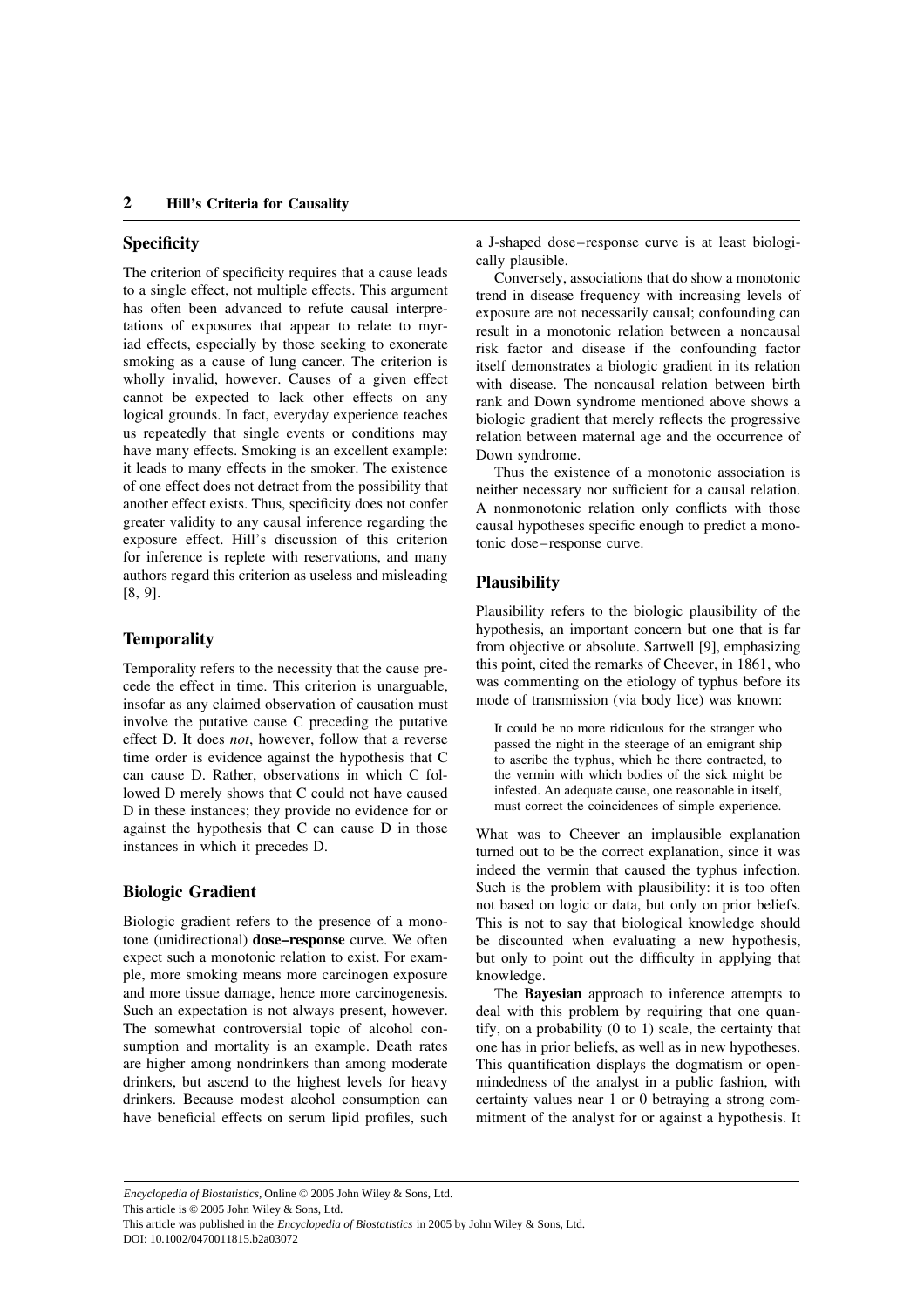can also provide a means of testing those quantified beliefs against new evidence [2]. Nevertheless, the Bayesian approach cannot transform plausibility into an objective causal criterion.

# **Coherence**

Taken from the Surgeon General's report on Smoking and Health [11], the term *coherence* implies that a cause and effect interpretation for an association does not conflict with what is known of the natural history and biology of the disease. The examples Hill gave for coherence, such as the histopathologic effect of smoking on bronchial epithelium (in reference to the association between smoking and lung cancer) or the difference in lung cancer incidence by sex, could reasonably be considered examples of plausibility as well as coherence; the distinction appears to be a fine one. Hill emphasized that the absence of coherent information, as distinguished, apparently, from the presence of conflicting information, should not be taken as evidence against an association being considered causal. On the other hand, presence of conflicting information may indeed undermine a hypothesis, but one must always remember that the conflicting information may be mistaken or misinterpreted [12].

# **Experimental Evidence**

It is not clear what Hill meant by experimental evidence. It might have referred to evidence from laboratory experiments on animals, or to evidence from human experiments. Evidence from human experiments, however, is seldom available for most epidemiologic research questions, and animal evidence relates to different species and usually to levels of exposure very different from those that humans experience. From Hill's examples, it seems that what he had in mind for experimental evidence was the result of removal of some harmful exposure in an intervention or prevention program, rather than the results of laboratory experiments [10]. The lack of availability of such evidence would at least be a pragmatic difficulty in making this a criterion for inference. Logically, however, experimental evidence is not a criterion but a test of the causal hypothesis, a test that is simply unavailable in most epidemiologic circumstances.

Although experimental tests can be much stronger than other tests, they are not as decisive as often thought, because of difficulties in interpretation. For example, one can attempt to test the hypothesis that malaria is caused by swamp gas by draining swamps in some areas and not in others to see if the malaria rates among residents are affected by the draining. As predicted by the hypothesis, the rates will drop in the areas where the swamps are drained. As Popper emphasized, however, there are always many alternative explanations for the outcome of every experiment. In this example, one alternative, which happens to be correct, is that mosquitoes are responsible for malaria transmission.

# **Analogy**

Whatever insight might be derived from analogy is handicapped by the inventive imagination of scientists who can find analogies everywhere. At best, analogy provides a source of more elaborate hypotheses about the associations under study; absence of such analogies only reflects lack of imagination or experience, not falsity of the hypothesis.

# **Conclusion**

As is evident, the standards of epidemiologic evidence offered by Hill are saddled with reservations and exceptions. Hill himself was ambivalent about the utility of these "standards" (he did not use the word *criteria* in the paper). On the one hand he asked "in what circumstances can we pass from this observed *association* to a verdict of *causation?*" (original emphasis). Yet, despite speaking of verdicts on causation, he disagreed that any "hard-and-fast rules of evidence" existed by which to judge causation:

None of my nine viewpoints [criteria] can bring indisputable evidence for or against the cause-andeffect hypothesis and none can be required as a *sine qua non*.

Actually, the fourth criterion, temporality, is a *sine qua non* for causality: If the putative cause did not precede the effect, that indeed is indisputable evidence that the observed association is not causal (although this evidence does not rule out causality in other situations, for in other situations the putative cause may precede the effect). Other than this one condition, however, which may be viewed as part

*Encyclopedia of Biostatistics,* Online © 2005 John Wiley & Sons, Ltd. This article is © 2005 John Wiley & Sons, Ltd. This article was published in the *Encyclopedia of Biostatistics* in 2005 by John Wiley & Sons, Ltd. DOI: 10.1002/0470011815.b2a03072